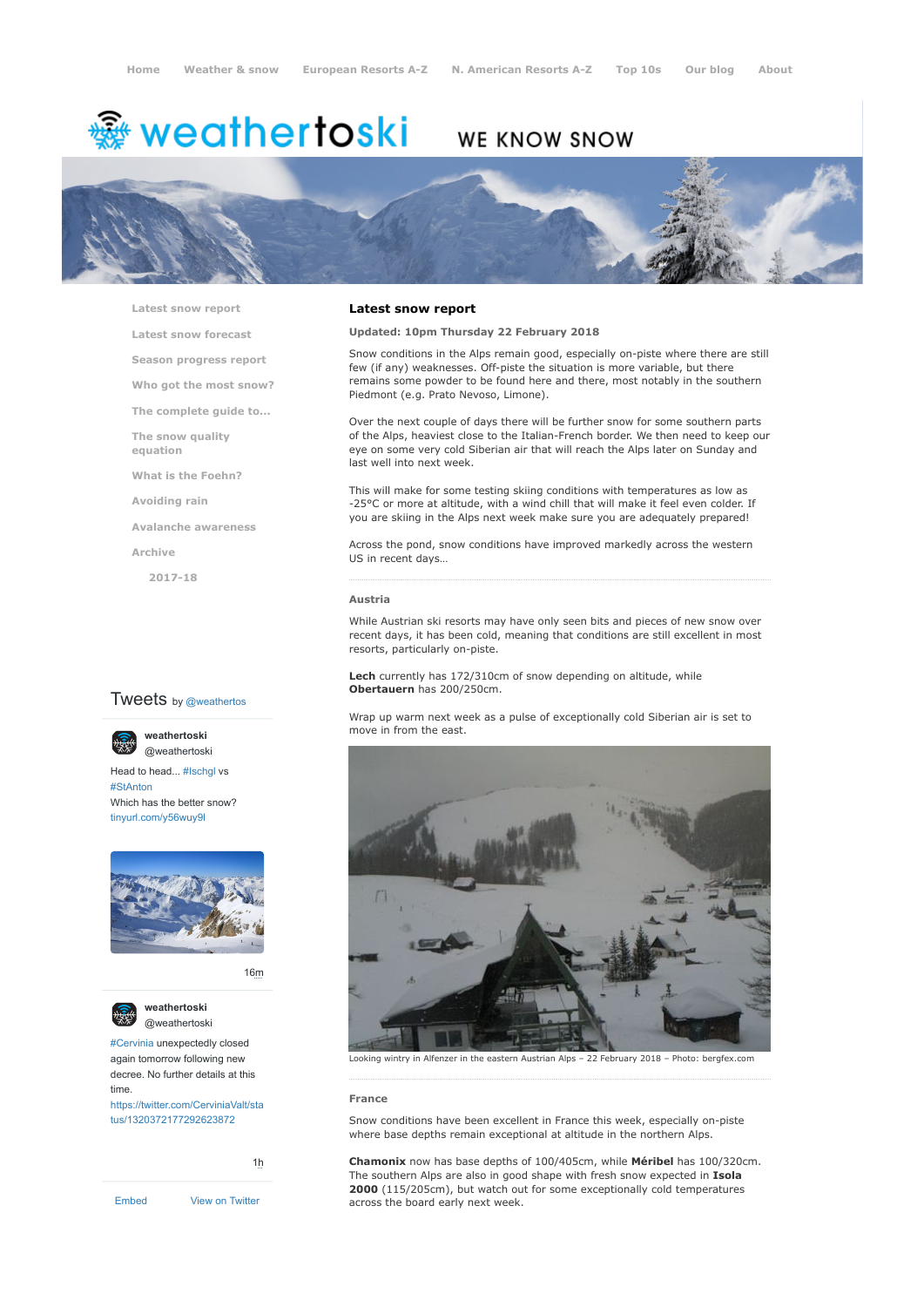[Follow @weathertoski](https://twitter.com/intent/follow?original_referer=https%3A%2F%2Fwww.weathertoski.co.uk%2F&ref_src=twsrc%5Etfw®ion=follow_link&screen_name=weathertoski&tw_p=followbutton) Follow [@weathertoski](https://twitter.com/weathertoski?ref_src=twsrc%5Etfw) [Tweet](https://twitter.com/intent/tweet?original_referer=https%3A%2F%2Fwww.weathertoski.co.uk%2F&ref_src=twsrc%5Etfw&text=Weather%20to%20ski%20-%20Snow%20report%20-%2022%20February%202018&tw_p=tweetbutton&url=https%3A%2F%2Fwww.weathertoski.co.uk%2Fweather-snow%2Farchive%2Fsnow-report-22-february-2018%2F) **Like [Shar](https://www.facebook.com/sharer/sharer.php?u=https%3A%2F%2Fwww.weathertoski.co.uk%2F&display=popup&ref=plugin&src=like&kid_directed_site=0)e**







# **Contact us...**

**Got a burning question about weather or snow conditions in the Alps?** [Contact us](https://www.weathertoski.co.uk/about-1/contact-us/) and we'll do our best to answer it...

E: [info@weathertoski.co.uk](mailto:fraser@weathertoski.co.uk)

T: +44 (0)20 3151 3154

[Website terms of use](https://www.weathertoski.co.uk/about-1/website-terms-of-use/)

[Privacy notice](https://www.weathertoski.co.uk/about-1/privacy-notice/)



iste skiing in Les Orres in the southern French Alps right now – 22 February 2018 – Photo: lesorres.com

### **Italy**

Snow conditions remain excellent across all parts of the Italian Alps, especially on-piste, with 100-125cm base depths in **Livigno** and 60/180cm in **Alta Badia**. However, the most impressive snow depths are in the west, where there is 200/380cm in **Cervinia** and 145/250cm in **Courmayeur**.

Expect some very cold weather next week, but not before there has been some significant snowfall in the west, especially in the southern Piedmont (i.e. Sestriere southwards).



A little fresh snow in Sauze d'Oulx, and more in the forecast – 22 February 2018 – Photo: vialattea.it

#### **Switzerland**

Snow conditions remain very good across most of Switzerland, especially onpiste. The deepest snow remains at altitude, and in the west where **Zermatt** has 140/340cm and **Crans Montana** has 65/355cm.

The deepest snow of all (across the whole of the Alps) remains in **Engelberg** where there is a whopping 642cm up top on the Titlis glacier.

Expect some snow in the far south (e.g. Zermatt) over the next couple of days followed by a period of intense cold.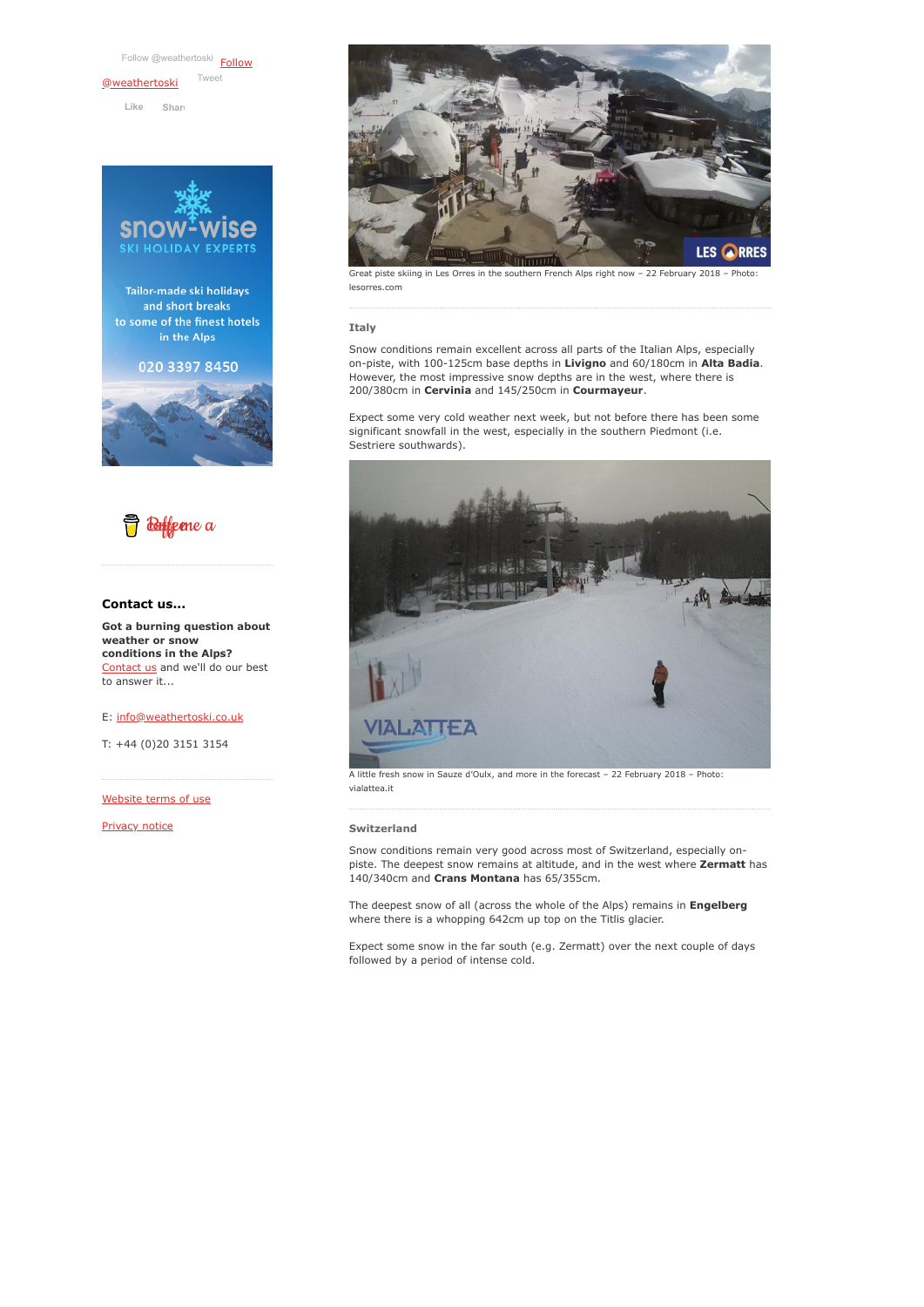

Plenty of snow in Leysin in western Switzerland – 22 February 2018 – Photo: leysin.ch

## **Rest of Europe**

Most of the Pyrenees are in great shape thanks to recent snow. There isn't much more in the short term forecast but it will turn increasingly cold which will preserve the quality, especially on-piste. Andorra's **Arcalis** currently has 170/240cm depending on altitude, while Spain's **Baqueira Beret** has 170/250cm.

All five main Scottish resorts are open and well covered though conditions are described as hard-packed. The deepest bases are in the west, where there is a very impressive 160/265cm depending on altitude in **Glencoe**.

Scandinavian resorts are also offering plenty of good skiing though it will turn exceptionally cold next week. Norway's **Geilo** currently has 120cm of snow packed down on its upper slopes, while Sweden's **Åre** has 90cm.



Lots of fresh snow in the French Pyrenees. This is Peyragudes – 22 February 2018 – Photo: snoweye.com

#### **USA**

Snow conditions continue to improve in both Utah and Colorado after what has been a disappointing season to date. **Alta** (203cm upper base) has seen 83cm of snow in the last seven days and has plenty more in the forecast. **Aspen** also has fresh snow on a 114/180cm base.

That said, the best conditions remain further north, where there is some fabulous skiing on offer in **Jackson Hole** (180/254cm), and more significant snow is forecast over the next week.

#### **Canada**

Most western Canadian resorts have not seen a huge amount of new snow in recent days but it has been cold, meaning that the pistes are in excellent condition in **Whistler** (294cm upper base) and further inland in **Lake Louise** (203cm upper base).

It will remain cold in both resorts (but especially Lake Louise) this weekend with some flurries from time to time.